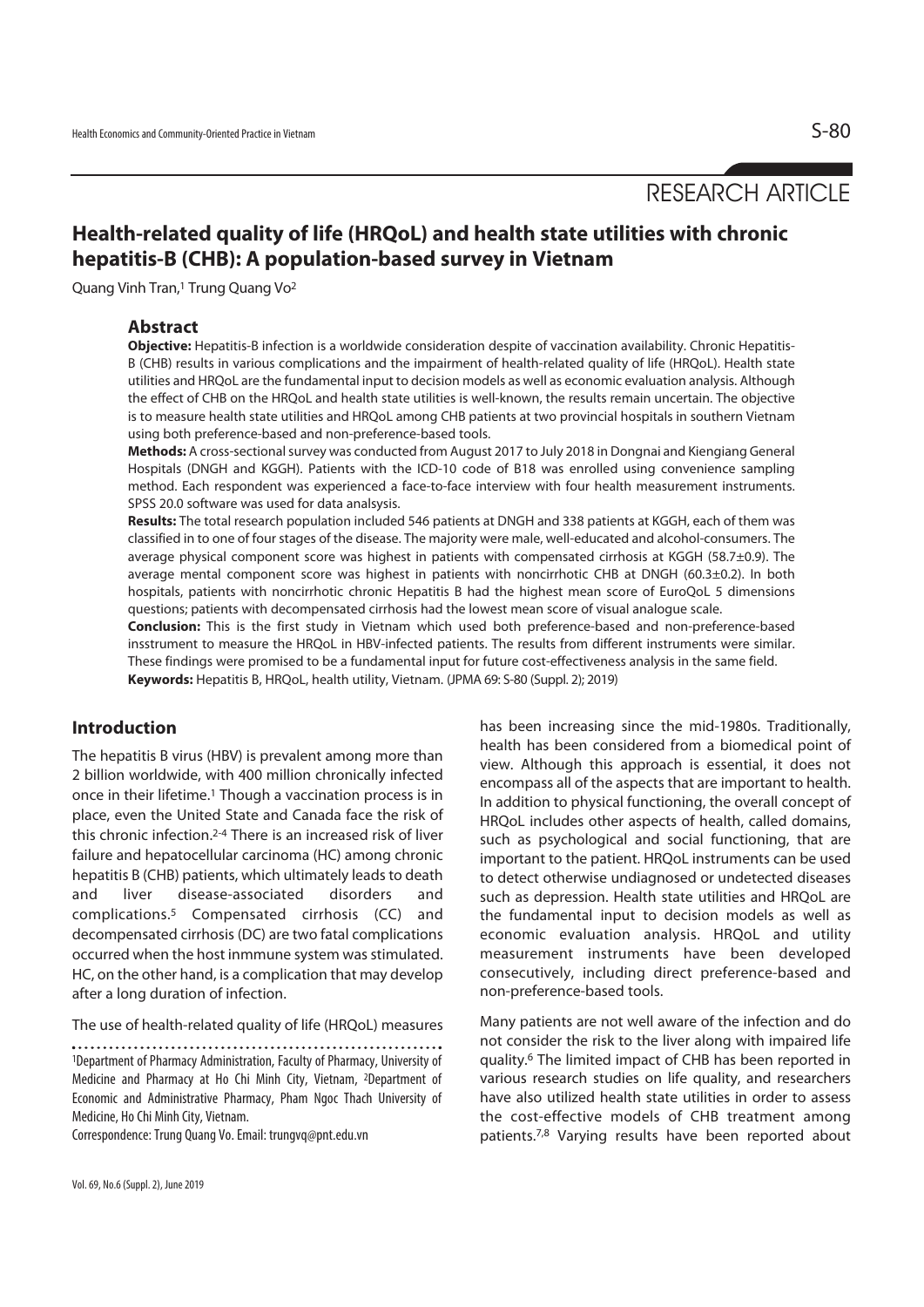HRQoL among CHB patients since 2007.9,10 In these studies, the association of CHB with HRQoL was explored. Results, however, were different due to the variety of measurement and population. Although the effect of CHB on the HRQoL and health state utilities is well-known, the results remains uncertain.

This particular research aimed to measure health state utilities and HRQoL among CHB patients at two provincial hospitals in southern Vietnam using four instruments which are both preference- and non-preference-based.

## **Material/Subjects/Patients and Methods**

This was a cross-sectional study from August 2017 to July 2018 at Dongnai General Hospital (DNGH) and Kiengiang General Hospital (KGGH) in southern Vietnam. Map of the study site in Kiengiang and Dongnai Province was presented in Figure-1. These two hospitals are provincial facilities with over one thousand beds for each.

The study protocol was approve by the Science Research Council in Faculty of Pharmacy, University of Medicine and Pharmacy at Ho Chi Minh City. All interviews were based on volunteer spirit with written consent. Participants might discontinued the interview whenever they fell unsatisfied. All collected information was entirely anonymous and used for science purposes only.

A convenient sampling technique was used to select the participants. All patients with a primary discharge diagnosis of CHB according to International Classification of Diseases Codes 10 version (ICD-10 code B18: chronic viral hepatitis disease) were invited to join a face-to-face interview. Patients at the age of 16 or older and fluently communicated in Vietnamese were enrolled. Those who refused to answer certain questions or discontinued the interview were eliminated.

A standardized interview was under three stages: i) greetings and introduction (the interviewer introduced his/herself and explained the purpose of the study); iii) collection of HRQoL using the study instruments; and iii) collection of demographical and clinical information. Information on drug usage and stage of disease was obtained from the patient's medical document. Each of them was classified into one of four stages: noncirrhotic CHB (NC), compensated cirrhosis (CC), decompensated cirrhosis (DC), and hepatocellular carcinoma (HC).

The questionnaire used in this study was combination of four HRQoL measurement instruments, including Short-Form 36 Health Survey second version (SF36v2), EuroQoL 5 dimensions 3 level (EQ-5D-3L), visual analogue scale (VAS), and standard gambling technique (SG).

The SF36v2 is a non-preference-based instrument divided into eight subgroups: physical functioning (PHF), social functioning (SOF), role limitations due to physical problems (ROP), role limitations due to emotional problems (REL), vitality (VIT), mental health (MEH), general health perception (GEH), and body pain (BOP). The eight subgroups are not presented in the questionnaire but in miscellaneous order from question 1 to question 36. From these eights subgroups, two summary score were calculated: physical component score (PCS) and a mental component score (MCS).

The EQ-5D questionnaire, however, is a preference-based instruments divided into the EQ-5D descriptive system and the VAS. The EQ-5D-3L descriptive system comprises the following five dimensions: mobility, self-care, usual activities, pain/discomfort and anxiety/depression with three levels for each: no problems, some problems, and extreme problems. A 1-digit number expresses the level selected for that dimension, and the combination for the five dimensions into a 5-digit number that describes the patient's health state (utilities). The VAS is vertical line with the left endpoint coded number 0 for the best imaginable health state and the number 1 at the other endpoint for the worst imaginable health state. The interviewees recorded their health state by self-rated on this scale.

In SG technique, the patient was offered the hypothetical choice: living his remaining life expectancy in present health state, or take a imaginable medication which leading to a full health or a immediate death. The probability of death in of the medication was consecutively changed until the respondent reached a point of indifference between the two options. This probability is considered as the utility for current health.

The Vietnamese version of these instruments was validated elsewhere.9,11-18

Statistical analysis was performed using IBM SPSS for Windows version 20.0 (IBM Corporation, Armonk, NY, US.). The participants' demographic and health data were analyzed using descriptive statistics, including frequency, percentage, mean, and standard deviation (SD). The present study used United State dollar (USD) for all mentioned costs based on the exchange rate for 2018 (1 USD=22,867 VND Dong).19 95% confidence interval (95% CI) was calculated by double bootstraping technique with 1000 repeated times.

#### **Results**

The study included 546 patients at DNGH and 338 patients at KGGH. Table-1 and Table-2 show the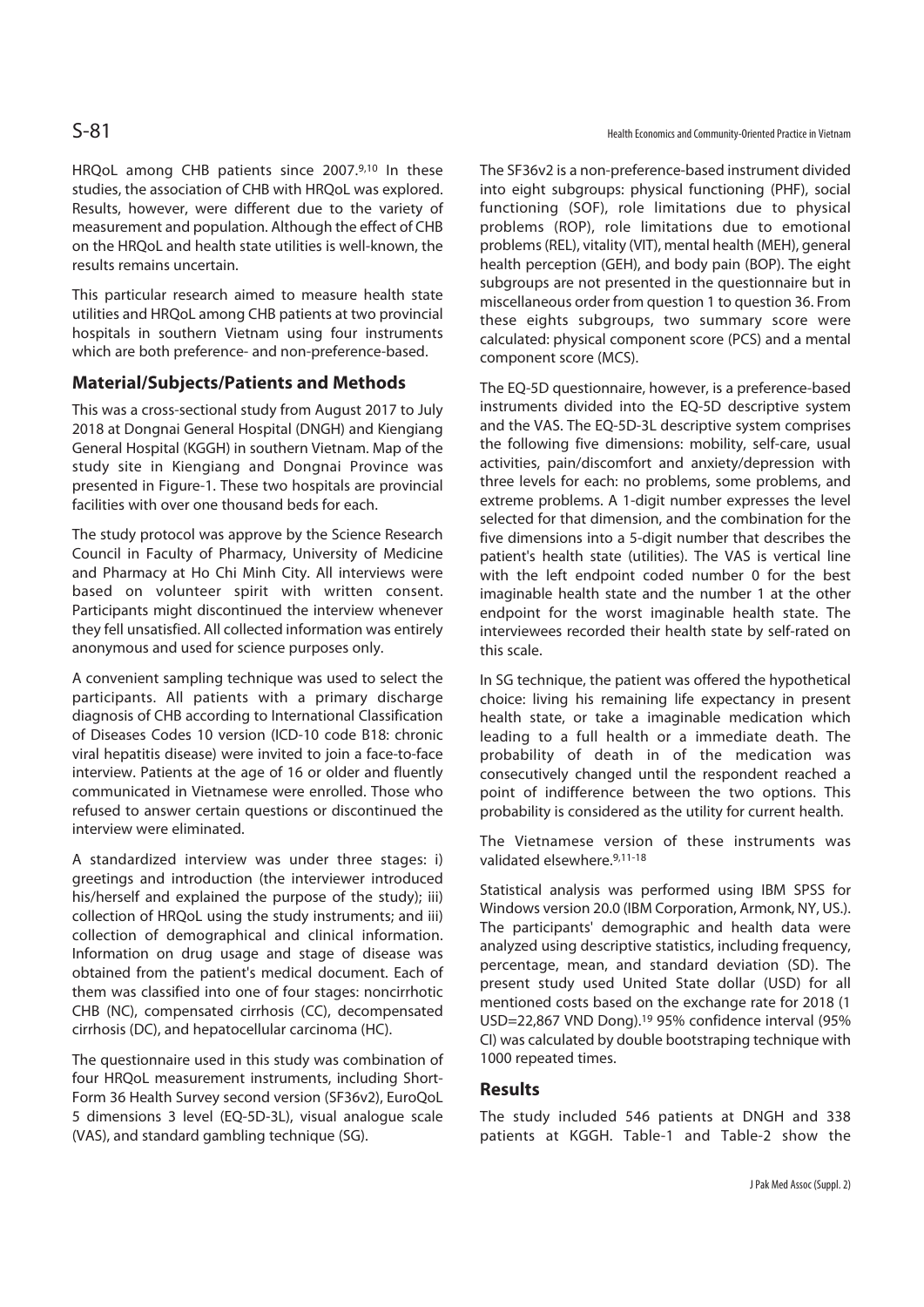Table-1: General characteristics of the patients with CHB.

| General characteristic     | Dongnai General Hospital (N=546) |                |              |                | Kiengiang General Hospital (N=338) |                |                |              |
|----------------------------|----------------------------------|----------------|--------------|----------------|------------------------------------|----------------|----------------|--------------|
|                            | NC                               | $\epsilon$     | DC           | HC             | <b>NC</b>                          | CC             | DC             | НC           |
|                            | $n = 382$                        | $n=95$         | $n = 21$     | $n=48$         | $n = 183$                          | $n=67$         | $n=37$         | $n = 51$     |
| $Age(Mean \pm SD)$         | $45.9 \pm 1.2$                   | $53.2 \pm 1.8$ | $55.7 + 4.4$ | $54.3 \pm 2.5$ | $49.2 \pm 2.7$                     | $54.8 \pm 3.5$ | $58.3 \pm 7.1$ | $52.3 + 3.6$ |
| <b>Male sex</b>            | 331 (86.6)                       | 71 (74.7)      | 18 (85.7)    | 33 (68.8)      | 132 (72.1)                         | 45 (67.2)      | 26(70.3)       | 40 (78.4)    |
| Religion                   |                                  |                |              |                |                                    |                |                |              |
| None                       | 273 (71.5)                       | 65(68.4)       | 17(81)       | 34 (70.8)      | 154 (84.2)                         | 54 (80.6)      | 29 (78.4)      | 41 (80.4)    |
| Buddhism                   | 42 (11.0)                        | 18 (18.9)      | 3(14.3)      | 9(18.8)        | 15(8.2)                            | 6(9.0)         | 3(8.1)         | 10 (19.6)    |
| Catholicism                | 31(8.1)                          | 4(4.2)         | 1(4.7)       | 5(10.4)        | 6(3.3)                             | 3(4.5)         | 2(5.4)         |              |
| <b>Others</b>              | 36(9.4)                          | 8(8.5)         |              |                | 8(4.3)                             | 4(5.9)         | 3(8.1)         |              |
| <b>Married</b>             | 312 (81.7)                       | 72 (75.8)      | 16(76.2)     | 37(77.1)       | 142 (77.6)                         | 62 (92.5)      | 28(75.7)       | 45 (88.2)    |
| <b>Full-time job</b>       | 297(77.7)                        | 79 (83.2)      | 17(81)       | 44 (91.7)      | 171 (93.4)                         | 65 (97)        | 36(97.3)       | 49 (96.1)    |
| <b>Education level</b>     |                                  |                |              |                |                                    |                |                |              |
| University/Postgraduate    | 306 (80.1)                       | 64 (67.4)      | 8(38.1)      | 18(37.5)       | 160 (87.4)                         | 34 (50.7)      | 21(56.8)       | 45 (88.2)    |
| High school/College        | 61(16.0)                         | 12(12.6)       | 9(42.9)      | 24(50.0)       | 15(8.2)                            | 29 (43.3)      | 10(27.0)       | 2(3.9)       |
| Under High school          | 15(3.9)                          | 19(20.0)       | 4(19.0)      | 6(12.5)        | 8(4.4)                             | 4(6.0)         | 6(16.2)        | 4(7.9)       |
| <b>Annual income (USD)</b> |                                  |                |              |                |                                    |                |                |              |
| $<$ 2,000                  | 30(7.9)                          | 6(6.3)         | 2(9.5)       | 6(12.5)        | 5(2.7)                             | 1(1.5)         |                | 3(5.9)       |
| $2,000 - 4,000$            | 143 (37.4)                       | 37(38.9)       | 11 (52.4)    | 19 (39.6)      | 45 (24.6)                          | 42 (62.7)      | 26(70.3)       | 16 (31.4)    |
| $4,000 - 6,000$            | 76 (19.9)                        | 19(20)         | 5(23.8)      | 12(25)         | 67(36.6)                           | 8(11.9)        | 8(21.6)        | 17(33.3)     |
| $6,000 - 8,000$            | 55 (14.4)                        | 25(26.3)       | 3(14.3)      | 6(12.5)        | 32(17.5)                           | 12 (17.9)      | 1(2.7)         | 8(15.7)      |
| $8,000 - 10,000$           | 31(8.1)                          | 5(5.3)         |              | 5(10.4)        | 20(10.9)                           | 3(4.5)         | 1(2.7)         | 2(3.9)       |
| >10,000                    | 47(12.3)                         | 3(3.2)         |              |                | 14(7.7)                            | 1(1.5)         | 1(2.7)         | 5(9.8)       |
| <b>Income satisfaction</b> | 209 (54.7)                       | 52 (54.7)      | 8(38.1)      | 23 (47.9)      | 133 (72.7)                         | 24 (35.8)      | 11(29.7)       | 32(62.7)     |

Abbreviations: NC: Noncirrhotic chronic Hepatitis B; CC: Compensated cirrhosis; DC: Decompensated cirrhosis; HC: Hepatocellular carcinoma; SD: Standard deviation; USD: United State Dollar. Note: Data presented as n (%) unless otherwise indicated.

Table-2: Clinical characteristics of the patients with CHB.

| General characteristic |                 |              | Dongnai General Hospital (N=546) | Kiengiang General Hospital (N=338) |                        |              |              |                |
|------------------------|-----------------|--------------|----------------------------------|------------------------------------|------------------------|--------------|--------------|----------------|
|                        | NC<br>$n = 382$ | CC<br>$n=95$ | DC<br>$n=21$                     | HC<br>$n=48$                       | <b>NC</b><br>$n = 183$ | CC<br>$n=67$ | DC<br>$n=37$ | НC<br>$n = 51$ |
|                        |                 |              |                                  |                                    |                        |              |              |                |
| <b>Treatment</b>       |                 |              |                                  |                                    |                        |              |              |                |
| No treatment           | 213 (55.8)      | 25(26.3)     | 8(38.1)                          | 4(8.3)                             | 85 (46.4)              | 16(23.9)     | 13(35.1)     | 7(13.7)        |
| Lamivudine (LAM)       | 38(9.9)         | 17(17.9)     | 2(9.5)                           | 8(16.7)                            | 21(11.5)               | 9(13.4)      | 3(8.1)       | 8(15.7)        |
| Adefovir (ADV)         | 14(3.7)         | 3(3.2)       | 1(4.8)                           | 3(6.3)                             | 11(6.0)                | 5(7.5)       | 5(13.5)      | 5(9.8)         |
| Entecavir (ETV)        | 20(5.2)         | 2(2.1)       | 1(4.8)                           | 5(10.4)                            | 16(8.7)                | 11(16.2)     | 1(2.7)       | 1(2.0)         |
| Telbivudine (LdT)      | 7(1.8)          | 6(6.3)       | $\qquad \qquad \blacksquare$     | 2(4.2)                             | 17(9.3)                | 5(7.5)       | 7(18.9)      |                |
| Tenofovir (TDF)        | 26(6.8)         | 9(9.5)       | $\overline{\phantom{a}}$         | 9(18.8)                            | 7(3.8)                 | 3(4.5)       | 6(16.2)      | 4(7.8)         |
| Interferon (IFN)       | 12(3.1)         | 10(10.5)     | 3(14.3)                          | 5(10.4)                            | 3(1.6)                 | 6(9.0)       | 2(5.4)       | 5(9.8)         |
| Peg IFN                | 8(2.1)          | 6(6.3)       | 2(9.5)                           | 5(10.4)                            | 8(4.4)                 | 3(4.5)       |              | 4(7.8)         |
| $LAM + ADV$            | 13(3.4)         | 8(8.4)       | 1(4.8)                           | 7(14.5)                            | 5(2.7)                 | 5(7.5)       |              | 8(15.7)        |
| $LAM + TDF$            | 18(4.7)         | 3(3.2)       | 2(9.5)                           | $\overline{\phantom{a}}$           | 9(4.9)                 | 4(6.0)       |              | 3(5.9)         |
| $ETV + TDF$            | 13(3.5)         | 6(6.3)       | 1(4.7)                           |                                    | 1(0.7)                 |              |              | 6(11.8)        |

Abbreviations: NC: Noncirrhotic chronic Hepatitis B; CC: Compensated cirrhosis; DC: Decompensated cirrhosis; HC: Hepatocellular carcinoma.

Note: Data presented as n (%).

demographical and clinical characteristics of the patients at each hospital. The majority were male, well-educated and alcohol-consumers. Table-3 illustrates the quality-oflife scores in eight subgroups of SF36v2 questionnaire. Data presented as mean score (SD). The average PCS was highest in patients at CC stage at KGGH (58.7±0.9). The average MCS was highest in patients with NC Hepatitis-B at DNGH (60.3±0.2). Figure-2 presents the health utilities of CHB patients at different disease stage measured by preference-based instrument. The data presented as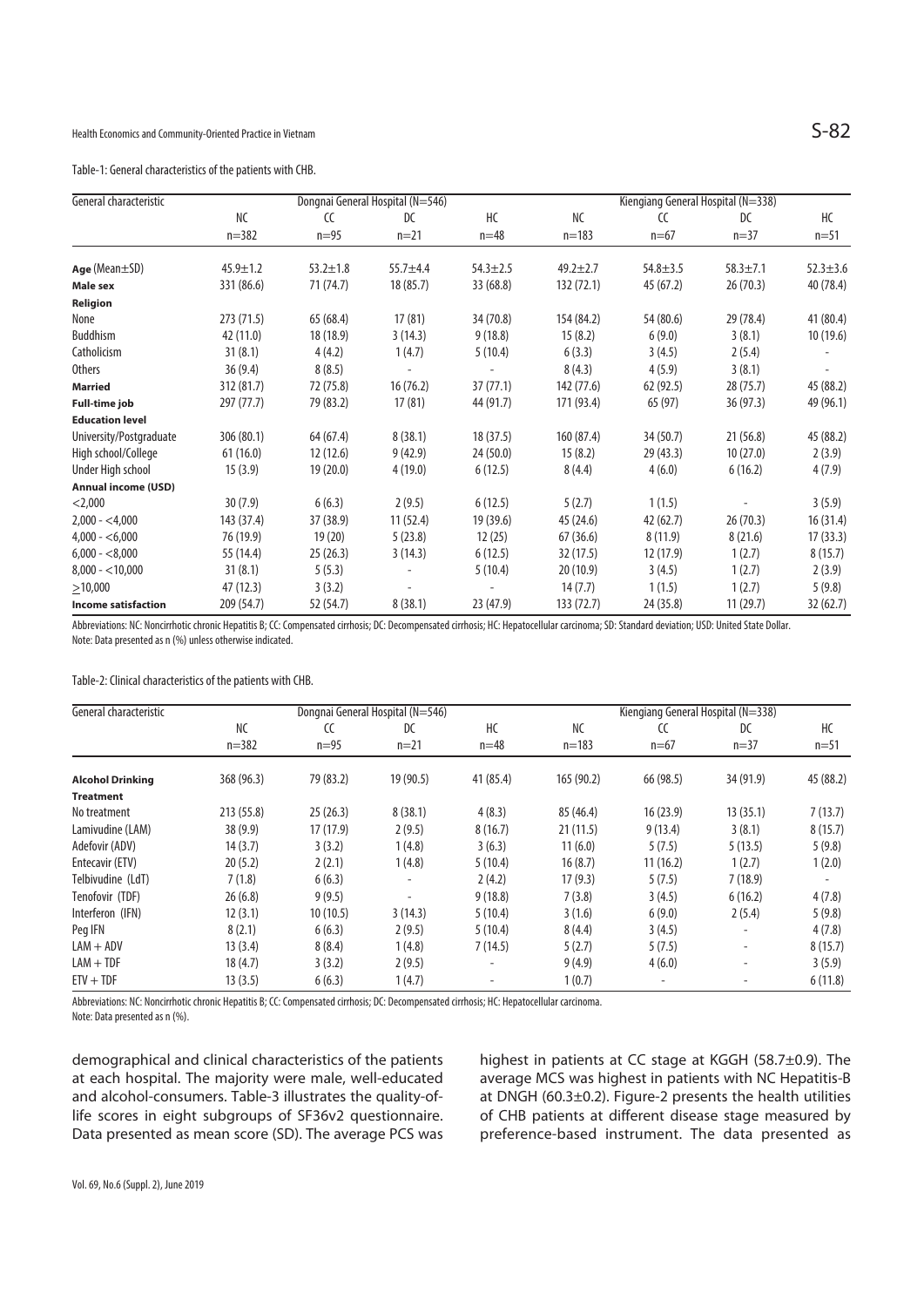| Subgroup   |                        | Kiengiang General Hospital (N=338) |                |              |                 |              |                |                |
|------------|------------------------|------------------------------------|----------------|--------------|-----------------|--------------|----------------|----------------|
|            | <b>NC</b><br>$n = 382$ | CC<br>$n=95$                       | DC<br>$n = 21$ | НC<br>$n=48$ | NC<br>$n = 183$ | CC<br>$n=67$ | DC<br>$n = 37$ | НC<br>$n = 51$ |
|            |                        |                                    |                |              |                 |              |                |                |
| ROP        | 52.6(0.3)              | 52.3(1.5)                          | 44.7(6.3)      | 47.9(2.6)    | 47.2(0.3)       | 54.5 (1.2)   | 36.8(4.2)      | 47.6(2.0)      |
| BOP        | 59.6(0.4)              | 57.8(1.2)                          | 43.9(5.8)      | 48.2(2.4)    | 53.8(0.5)       | 55.1(1.4)    | 39.3(4.2)      | 53.4(3.3)      |
| <b>GEH</b> | 60.1(0.2)              | 58.4(1.3)                          | 42.8(5.9)      | 51.5(2.3)    | 49.4(0.7)       | 56.7(0.9)    | 36.7(5.9)      | 47.9(2.8)      |
| VIT        | 54.5(0.7)              | 53.7(1.3)                          | 32.8(5.5)      | 46.5(1.7)    | 52.6(0.8)       | 52.1(1.4)    | 40.3(4.6)      | 55.5(2.1)      |
| SOF        | 54.6 (0.6)             | 49.3(1.1)                          | 39.8(5.6)      | 48.6(2.4)    | 60.2(0.9)       | 55.3(1.1)    | 38.1(5.1)      | 54.3(3.2)      |
| REL        | 58.7(0.2)              | 59.7(1.4)                          | 42.4(6.5)      | 46.3(2.3)    | 48.3(0.6)       | 52.1(1.3)    | 39.7(4.6)      | 52.3(2.6)      |
| MEH        | 58.9(0.3)              | 54.4 (1.4)                         | 37.2(6.5)      | 54.9(2.1)    | 57.8(0.9)       | 56.8(1.4)    | 40.2(5.3)      | 48.3(2.3)      |
| PCS        | 54.5(0.6)              | 51.1(1.3)                          | 40.2(5.7)      | 50.4(2.0)    | 47.8(0.5)       | 58.7 (0.9)   | 37.1(5.7)      | 49.5(3.1)      |
| MCS        | 60.3(0.2)              | 59.1(1.5)                          | 40.9(6.9)      | 52.1(1.9)    | 57.3(0.7)       | 52.6(1.4)    | 37.3(6.1)      | 56.9(3.1)      |

Table-3: Non-preference-based quality of life in CHB patients.

Abbreviations: PHF: Physical functioning; ROP: role limitations due to physical problems; BOP: Bodily pain perception; GEH: General health perception; VIT: Energy/Vitality; SOF: Social Functioning; REL: role limitations due to emotional problems; MEH: Mental health; PCS: Physical Component Score; MCS: Mental Component Score; NC: Noncirrhotic chronic Hepatitis B; CC: Compensated cirrhosis; DC: Decompensated cirrhosis; HC: Hepatocellular carcinoma. Note: Data presented as mean score (standard deviation).

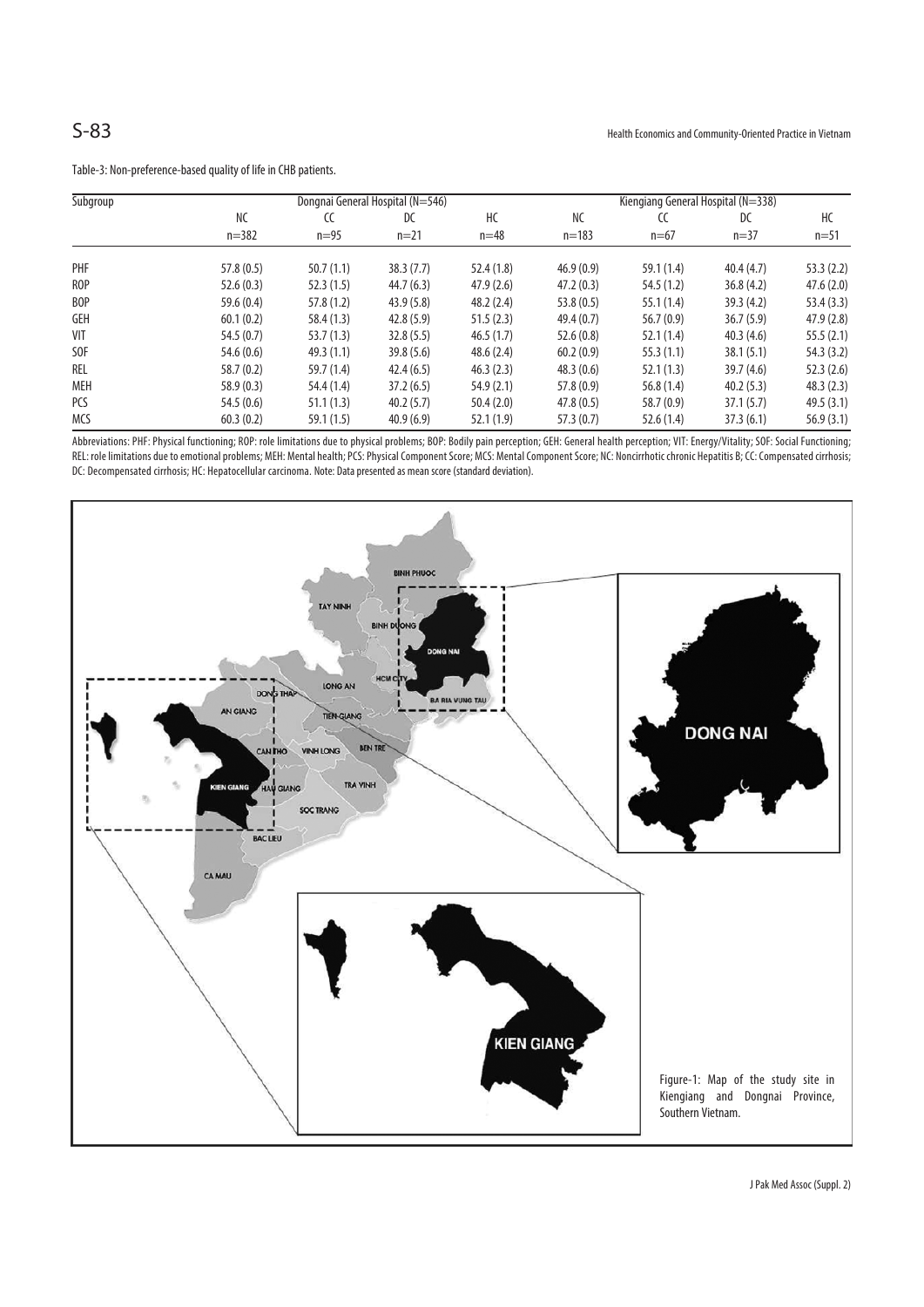

Figure-2: Utilities of CHB patients at different disease stages measured by different instruments.

mean utility (95% CI). In both hospitals, patients with NC Hepatitis-B had the highest mean score of EQ-5D questions; patients at DC stage had the lowest mean score of VAS. CC patients in KGGH and DC patients in DNGH supposed the lowest score in SG.

## **Discussion**

In this study, among patients who were infected by HBV, HRQoL impairment was reported in the patients with latestage liver disease. Due to no use of any statistical tests in this work, the impairment was not proved to be associated with the disease stage. However, the association between the HRQoL reduction and the development of liver disease were reported over a decade.6,17,20,21 Most of the studies, including this study, enrolled only CHB patients in different stages, which resulted in under-evaluated utilities due to no fundamental comparison. On the other hand, Levy (2008) conducted a multinational study which included two categories of respondents, HBV-infected and uninfected people. Collecting data from six countries, this was the

largest study ever. As predicted, they observed that uninfected respondents had higher mean utilities than infected respondents for most of the health states.22

Beyond the patients with HC, most of the CHB patients with or without cirrhosis received no oral anti-viral medication. In treated population, lamivudine as well as its combination to adefovir or tenofovir were the common therapies, which agreed with Woo G (2012).21 This might be explained that the early stage of CHB need less medication treatment than those in the late-stage. Surprisingly, the patients receive interferon or PEGinterferon was higher than what we predicted, while Woo G (2012) observed no cases treated with interferon.21 This was good news because interferon as well as the PEGinterferon were the latest anti-viral interventions. The application of this modern therapy on liver disease patients, especially in provincal facilities, proved that Vietnamese healthcare system had updated the development of medical innovation globally. Nevertheless, previous study in 2012 found no associated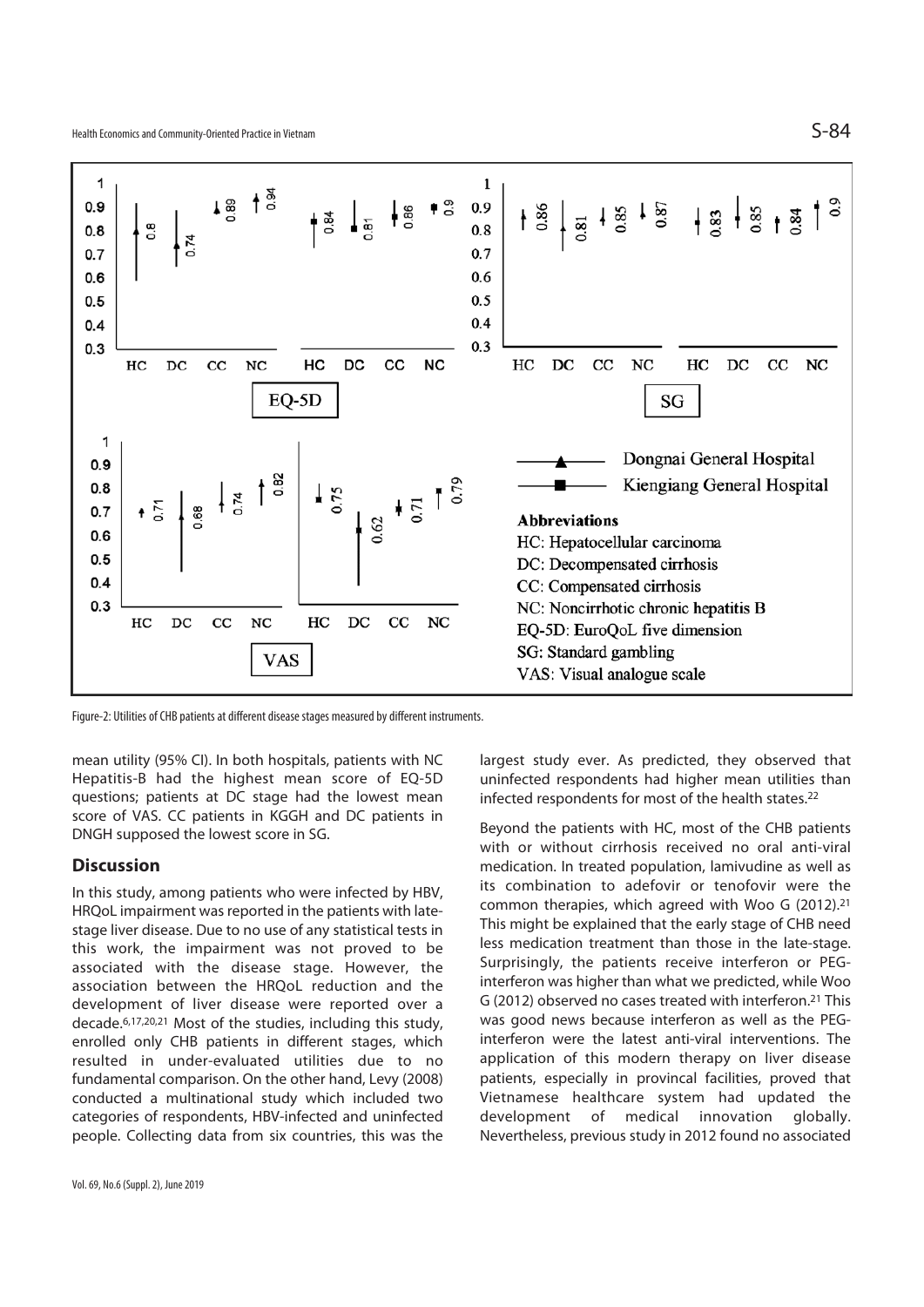between anti-HBV administering and HRQoL among patients.21 However, that was neither a prospective study nor longitudinal study, which the result may be affected by adverse drug reactions. Therefore, there were no affirmation that drug treatment reduce or improve the HRQoL in CHB patients.

The feature of this study was reporting alcoholconsumption in CHB patients, which did not mention in previous studies. The preference of self-reported alcohol intake in this study was extremely high (over 80% in all four stages). Especially, 98.5% patients with CC in KGGH stated to be alcohol drinkers. Although there were clinical evidences in the development of liver disease as the result from alcohol-intake, there were no prove in the impairment of HRQoL in CHB patients. In 2006, Strauss E23 found the responsibility of alcoholism or a history of alcoholism for the reduction of the QoL in HCV-infected patients. However, the association between HRQoL in CHB patients and the alcohol consumption remain under-explored.

The mean PCS and MCS measured by SF36v2 in this study was varied, partly agreed with those reported in previous studies. There were only two studies included patients with different stages of disease.<sup>6,21</sup> which observed the same decrease of mean PCS and MCS from NC to CC and then DC patients. However, there was a point out of the line. Ong (2008)<sup>6</sup> found the higher MCS in CC patients (48.48) compared to 44.81 in NC patients. This study also found the higher PCS in CC patients (58.7) compared to 47.8 in NC patients in KGGH. However, this was a comparison based on the absolute value, which might not be statistical significance that should be tested further.

Beside the SF36v2, the two studies by Woo (2012)<sup>21</sup> and Ong (2008)<sup>6</sup> also reported health utilities measured by EQ5D and VAS. The mean score of EQ-5D in CHB patients in this study was slightly higher than Canadian norm [0.81  $(0.80-0.82)$ ], explored by Johnson  $(2000).<sup>24</sup>$  This finding was similar to those from Woo  $(2012)^{21}$ , ranging 0.73 to 0.92, and Ong (2008),<sup>6</sup> ranging 0.83 to 1.0. DC patients found to had the lowest utilities in Woo's study, while HC patients hold the lowest score in Ong's study. Despite of the difference in EQ-5D questions, these two studies agreed with us in VAS, reflecting the impairment in VAS mean score from early to late-stage of CHB. Furthermore, unlike EQ-5D, VAS mean score in this three studies were significantly lower than Canadian norm 0.86 (0.85-0.87).24

In term of SG technique, the mean probability of death reported in this study was slightly higher than those from Woo (2012),<sup>21</sup> ranging 0.82 to 0.89, but much higher than those in Levy (2008),<sup>25</sup> ranging 0.35 to 0.69. This gap was

proved to be significant difference, however, could be explained by the difference in the study subjects. Levy (2008),25 as stated above, included both HBV-infected patients and control group, leading to lower mean score due to the uninfected people. Healthy individuals usually offered lower probability of death in SG technique because they did not experience the disease state.

Out study had limitations. First, the recruitment of study subject was undertaken at two provincial hospitals, so the patients included in this study may not be representative of the whole country population. Second, as the largest consideration, statistical analysis was not applied in this study due to time restriction. This could make this study under-valuable and under-applicable. Third, SG technique had itself disadvantages that the respondents could not gamble the probability of death if their current health state was considered worst than death. Last but not least, our survey based on face-to-face interview which could have several biases. The respondents tended to give the answers to please the interviewers. However, compared with either paper-based or computer-based methods, interviewadministered measurement proved its dominant strengths. Beyond the above limitations, this study was the first study in Vietnam using a different measurement instrument to give the comprehensive reflection of CHB on HRQoL. These findings formed a baseline input for cost-effectiveness analysis related to CHB in the future.

### **Conclusion**

This study used both preference-based and nonpreference-based instruments to measure the HRQoL in HBV-infected patients. The patients at DC stage had the lowest health utility by most of the measurements. The results from different instruments were similar. These findings were promised to be a fundamental input for future cost-effectiveness analysis in the same field.

**Acknowledgement:** The authors confirm that there are no conflicts of interest. The authors are responsible for the content and writing of this article.

**Disclaimer:** None to declare.

**Conflict of Interest:** None to declare.

**Funding Disclosure:** None to declare.

#### **References**

- 1. Velkov S, Ott JJ, Protzer U, Michler T. Estimation of the genotype distribution within global chronic hepatitis B virus infections. Z Gastroenterol 2019;57:e93-4.
- 2. Lampertico P, Brunetto MR, Craxì A, Gaeta GB, Rizzetto M, Rozzi A, et al. Add-on peginterferon alfa-2a to nucleos (t) ide analogue therapy for Caucasian patients with hepatitis B